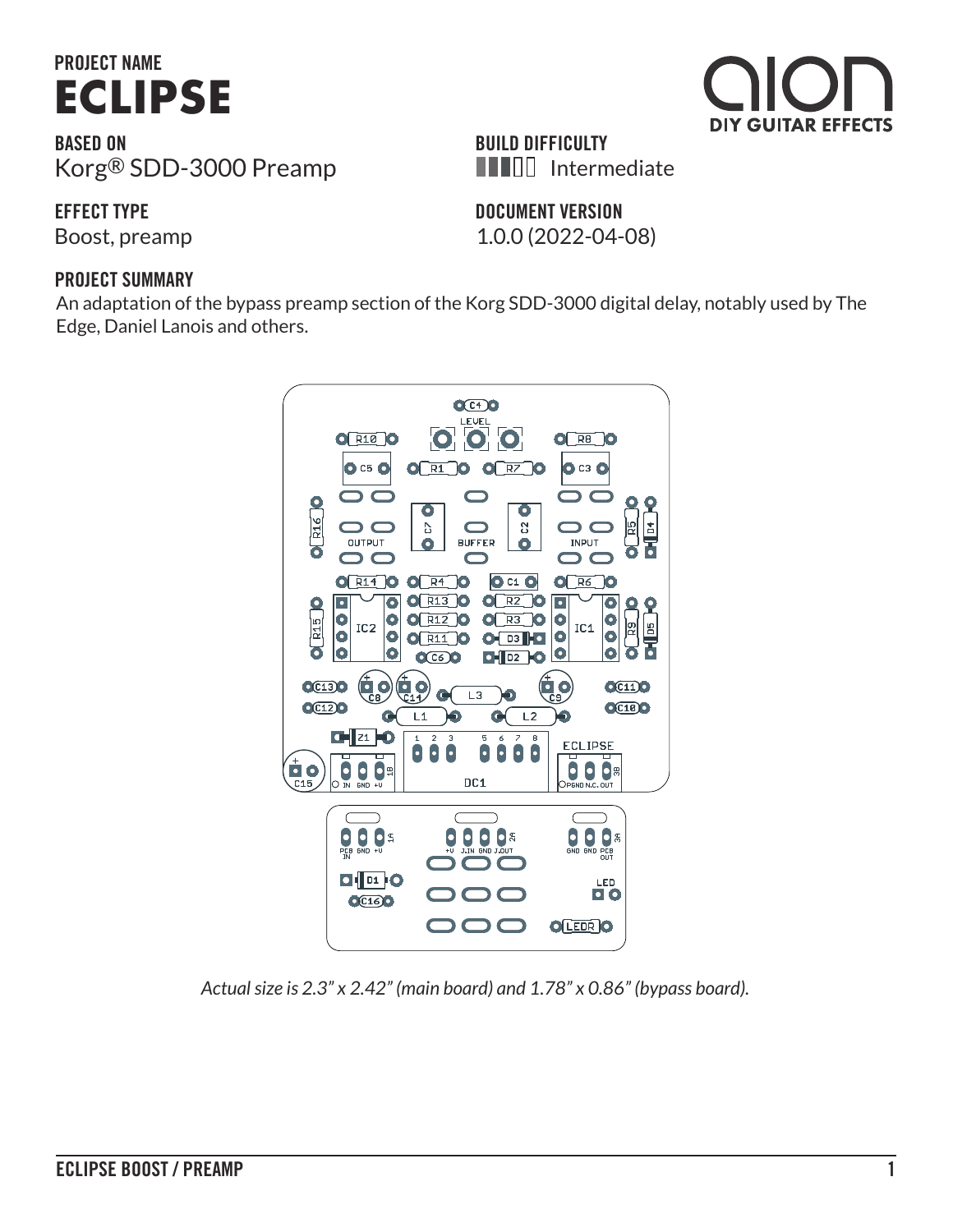## TABLE OF CONTENTS

- **1** Project Overview **8** Drill Template
- **2** Introduction & Usage **9** Enclosure Layout
- 
- **5-6** Build Notes **11** Licensing
	-
- 
- 
- **3-4** Parts List **10** Wiring Diagram
	-
	- **7** Schematic **11** Document Revisions

# INTRODUCTION

The Eclipse Boost / Preamp is an adaptation of the preamp section of the Korg SDD-3000 digital delay, famously used by The Edge, Daniel Lanois and William Orbit among others. While the SDD-3000 is a digital delay unit, the preamp (input & output stages) is fully analog, and they would use the unit in bypass mode as a building block for their guitar tones.

The 125B-format update of the Eclipse has a few improvements. First, the attenuation controls have been changed into 3-way toggle switches to perfectly emulate the original unit's functionality. (On the earlier version of the Eclipse, you'd have to approximate the position on the knobs, which was inexact.)

Second, the input buffer (which was only engaged in the -30dB position of the original SDD unit) has been added, but made independently switchable so it can be used with any attenuation setting.

Last, while the first version of the Eclipse supported either +/-15V or +/-9V power, the updated version uses a more advanced voltage converter to get a clean and quiet +/-15V from a normal 9V supply. The +/-9V operation has been removed.

The end result is that the build is both more straightforward and more accurate to the original SDD-3000, and now an even-more-exact replica of the original unit's bypass mode.

# USAGE

The Eclipse has one control and three switches:

- **Level** controls the amount of gain from the op-amp.
- **Input Attenuator** (toggle switch) selects between -30dB, -10dB or +4dB input levels.
- **Input Buffer** (toggle switch) enables or disables the input buffer, which on the original unit was only engaged in -30dB mode.
- **Output Attenuator** (toggle switch) selects between -20dB, -10dB or +4dB output levels.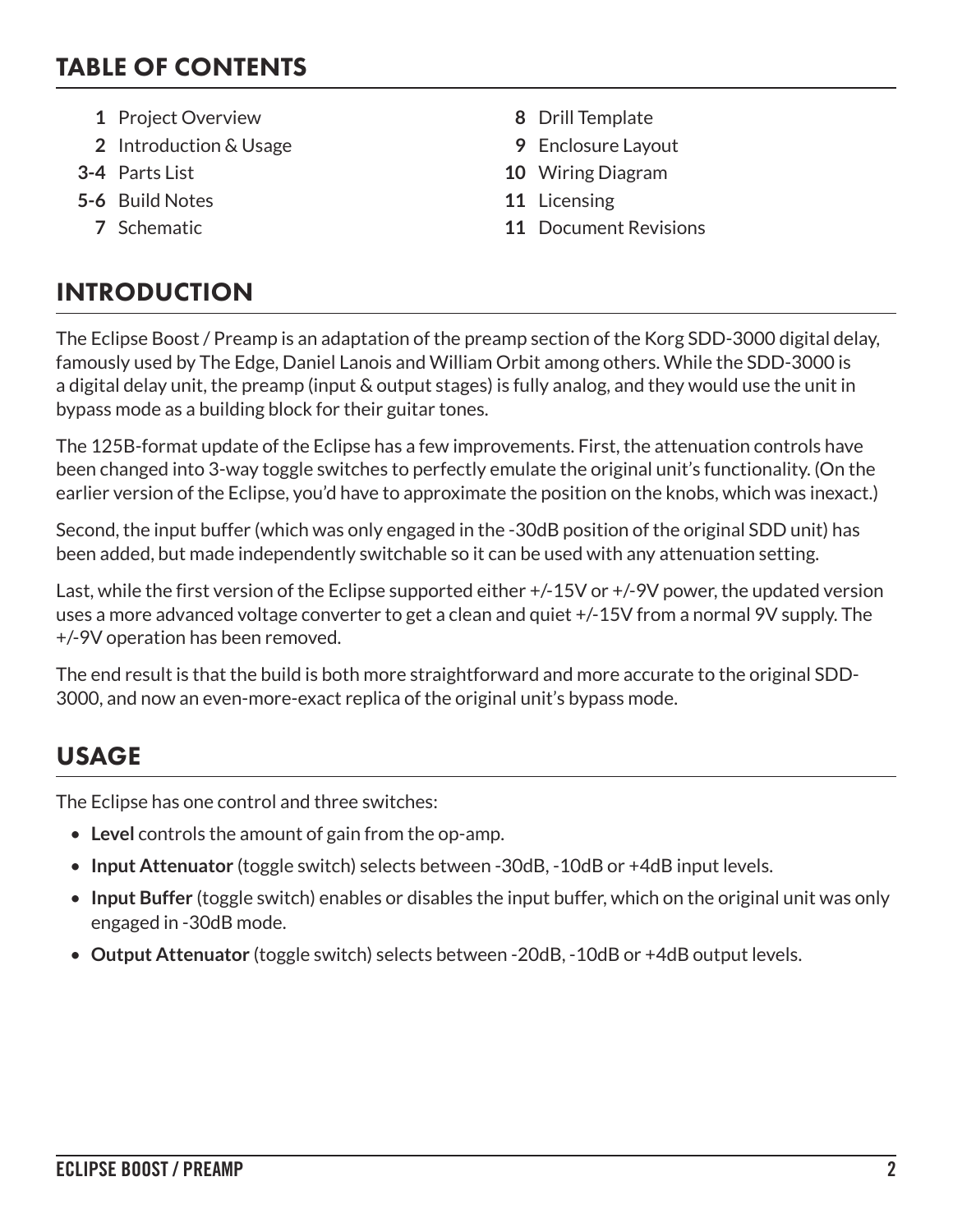# PARTS LIST

This parts list is also available in a spreadsheet format which can be imported directly into Mouser for easy parts ordering. Mouser doesn't carry all the parts—notably potentiometers—so the second tab lists all the non-Mouser parts as well as sources for each.

[View parts list spreadsheet](https://docs.google.com/spreadsheets/d/1jLq1EkZVbSxdKZpYkYU8bl7UAnlM885krkHVWss5Ddg/edit?usp=sharing) →

| <b>PART</b>     | <b>VALUE</b>     | <b>TYPE</b>                   | <b>NOTES</b>                                                          |
|-----------------|------------------|-------------------------------|-----------------------------------------------------------------------|
| R1              | 5k6              | Metal film resistor, 1/4W     |                                                                       |
| R2              | 2M               | Metal film resistor, 1/4W     |                                                                       |
| R <sub>3</sub>  | 560k             | Metal film resistor, 1/4W     |                                                                       |
| R4              | 22k              | Metal film resistor, 1/4W     |                                                                       |
| R <sub>5</sub>  | 130k             | Metal film resistor, 1/4W     |                                                                       |
| R6              | 30k              | Metal film resistor, 1/4W     |                                                                       |
| R7              | 10k              | Metal film resistor, 1/4W     |                                                                       |
| R <sub>8</sub>  | 3k3              | Metal film resistor, 1/4W     |                                                                       |
| R <sub>9</sub>  | 3k3              | Metal film resistor, 1/4W     |                                                                       |
| R <sub>10</sub> | 110k             | Metal film resistor, 1/4W     |                                                                       |
| R11             | 360k             | Metal film resistor, 1/4W     |                                                                       |
| R <sub>12</sub> | 22k              | Metal film resistor, 1/4W     |                                                                       |
| R <sub>13</sub> | 220R             | Metal film resistor, 1/4W     |                                                                       |
| R <sub>14</sub> | 6k2              | Metal film resistor, 1/4W     |                                                                       |
| R <sub>15</sub> | 1 <sup>k</sup>   | Metal film resistor, 1/4W     |                                                                       |
| R <sub>16</sub> | 470R             | Metal film resistor, 1/4W     |                                                                       |
| LEDR            | 4k7              | Metal film resistor, 1/4W     | LED current-limiting resistor. Adjust value to change LED brightness. |
| C1              | 100 <sub>n</sub> | Film capacitor, 7.2 x 2.5mm   |                                                                       |
| C <sub>2</sub>  | 2.2uF            | Film capacitor, 7.2 x 5mm     |                                                                       |
| C3              | 2.2uF            | Film capacitor, 7.2 x 5mm     |                                                                       |
| C4              | 10pF             | MLCC capacitor, NP0/C0G       |                                                                       |
| C <sub>5</sub>  | 2.2uF            | Film capacitor, 7.2 x 5mm     |                                                                       |
| C6              | 5pF              | MLCC capacitor, NP0/C0G       |                                                                       |
| C7              | 2.2uF            | Film capacitor, 7.2 x 5mm     |                                                                       |
| C8              | 10uF             | Electrolytic capacitor, 5mm   |                                                                       |
| C <sub>9</sub>  | 10uF             | Electrolytic capacitor, 5mm   |                                                                       |
| C10             | 100n             | MLCC capacitor, X7R           |                                                                       |
| C11             | 100 <sub>n</sub> | MLCC capacitor, X7R           |                                                                       |
| C12             | 100 <sub>n</sub> | MLCC capacitor, X7R           | Needs an additional jumper in v1.0 (fixed in v1.1). See build notes.  |
| C13             | 100 <sub>n</sub> | MLCC capacitor, X7R           |                                                                       |
| C14             | 47uF             | Electrolytic capacitor, 5mm   |                                                                       |
| C15             | 100uF            | Electrolytic capacitor, 6.3mm |                                                                       |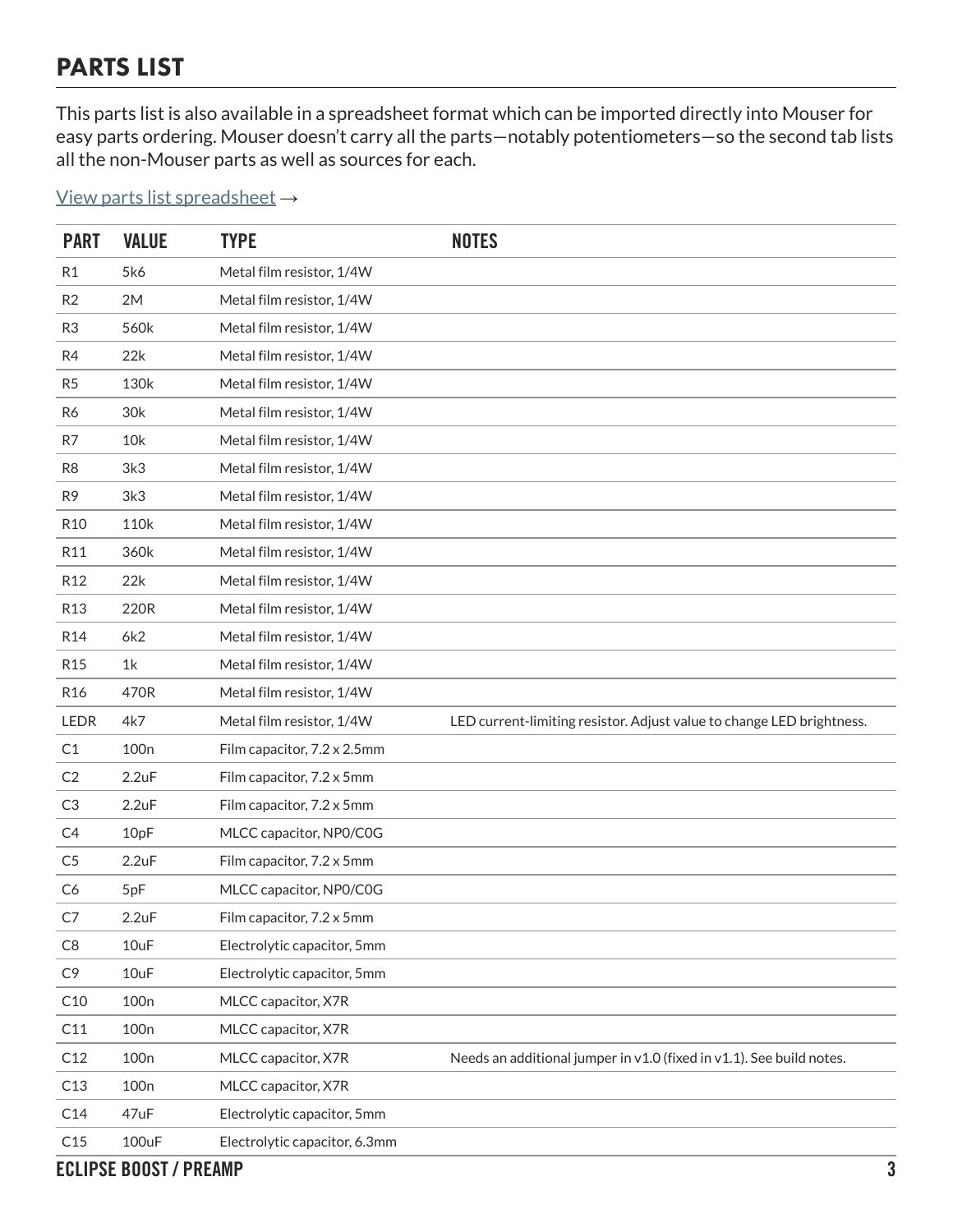# PARTS LIST, CONT.

| <b>PART</b>    | <b>VALUE</b>      | <b>TYPE</b>                    | <b>NOTES</b>                      |
|----------------|-------------------|--------------------------------|-----------------------------------|
| C16            | 100 <sub>n</sub>  | MLCC capacitor, X7R            |                                   |
| D1             | 1N5817            | Schottky diode, DO-41          |                                   |
| D <sub>2</sub> | 1N914             | Fast-switching diode, DO-35    |                                   |
| D <sub>3</sub> | 1N914             | Fast-switching diode, DO-35    |                                   |
| D <sub>4</sub> | 1N914             | Fast-switching diode, DO-35    |                                   |
| D <sub>5</sub> | 1N914             | Fast-switching diode, DO-35    |                                   |
| Z1             | 1N4743A           | Zener diode, 13V, DO-41        |                                   |
| L1             | 10uH              | Inductor, 10uH                 |                                   |
| L2             | 10uH              | Inductor, 10uH                 |                                   |
| L3             | 10uH              | Inductor, 10uH                 |                                   |
| IC1            | <b>TL072</b>      | Operational amplifier, DIP8    |                                   |
| $IC1-S$        | DIP-8 socket      | IC socket, DIP-8               |                                   |
| IC2            | <b>JRC4558D</b>   | Operational amplifier, DIP8    |                                   |
| $IC2-S$        | DIP-8 socket      | IC socket, DIP-8               |                                   |
| DC1            | TEC 2-0923        | DC-DC converter, +9V to +/-15V | See build notes for alternatives. |
| LEVEL          | <b>100kB</b>      | 16mm right-angle PCB mount pot |                                   |
| BUFFER SPDT    |                   | Toggle switch, SPDT on-on      |                                   |
| <b>INPUT</b>   | DPDT on-on-on     | Toggle switch, DPDT on-on-on   |                                   |
| OUT.           | DPDT on-on-on     | Toggle switch, DPDT on-on-on   |                                   |
| <b>LED</b>     | 5 <sub>mm</sub>   | LED, 5mm, red diffused         |                                   |
| IN             | $1/4"$ mono       | 1/4" phone jack, closed frame  | Switchcraft 111X or equivalent.   |
| OUT            | $1/4$ " mono      | 1/4" phone jack, closed frame  | Switchcraft 111X or equivalent.   |
| DC             | 2.1 <sub>mm</sub> | DC jack, 2.1mm panel mount     | Mouser 163-4302-E or equivalent.  |
| <b>FSW</b>     | 3PDT              | Stomp switch, 3PDT             |                                   |
| <b>ENC</b>     | 125B              | Enclosure, die-cast aluminum   | Can also use a Hammond 1590N1.    |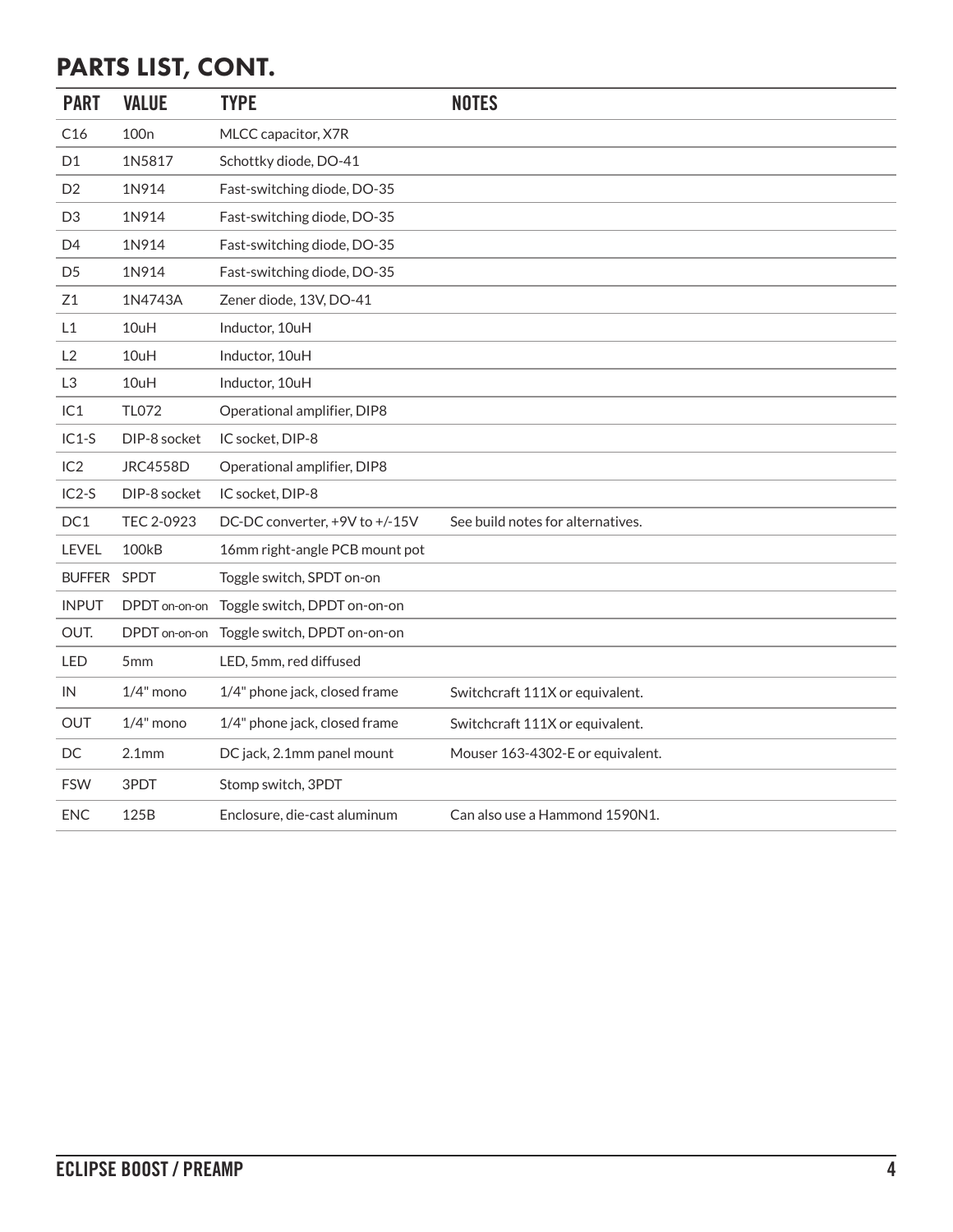#### **DC converter selection**

There are several brands and models available, all with the same pinout and similar specifications. Here are the DC converters we've found that will work in this circuit.

| <b>BRAND</b> | <b>PART#</b>    | <b>MOUSER#</b>            | <b>SUPPLY</b> | <b>NOTES</b>                                |
|--------------|-----------------|---------------------------|---------------|---------------------------------------------|
| Traco        | TEC 2-0923      | 495-TEC2-0923             | $4.5 - 13.2V$ | Preferred option. More sources on Octopart. |
| CUI          | PQMC3-D12-D15-S | 490-PQMC3-D12-D15-S 9-18V |               |                                             |
| XP Power     | <b>IZ1215S</b>  | 209-IZ1215S               | 9-18V         |                                             |
| Recom        | RS3-1215D       | 919-RS3-1215D             | 9-18V         |                                             |
| Mornsun      | WRA1215S-3WR2   | N/A                       | 9-18V         | NAC Semi: https://aionfx.com/link/mornsun/  |

The Traco TEC 2-0923 is preferred for this circuit because its supply voltage range (4.5V to 13.2V) is perfectly suited for any type of pedal power supply.

The other models all have a minimum supply voltage of 9V. Most nominally 9VDC adapters put out around 9.6V, which is more than enough—but one very notable exception is the Voodoo Labs Pedal Power series (and likely other similar pedalboard supplies) which regulate to exactly 9.00V.

These DC converter modules are usually specced very conservatively, so it's very unlikely that there would be any issues even if the supply voltage was slightly lower than 9V. However, operating on the extreme lower end of a spec is not ideal from an engineering standpoint, so if we're going to point you to a specific module, it's going to be the one that works reliably in all use cases.

If you are using a standard wall-wart supply that puts out more than 9V, then all this is immaterial and any of the five units listed above will work the same. All significant specifications are the same aside from this input voltage range. We haven't tried all of them directly, but their datasheets indicate they will perform identically and they have the same pinout and physical dimensions.

This is fortunate, because most suppliers don't stock more than 20 or 30 of each type at a time. So while we recommend the Traco TEC 2-0923 as the best overall, it will likely not always be in stock, especially as we release more preamp projects with converters and more people are using them.

If you're having a hard time finding any that will work, try searching [Octopart](https://octopart.com) for the part number shown in the Part # column. Most of these brands are also carried by Digi-Key, Newark, and several other suppliers, and this engine will search all of the major distributors at once for easier sourcing.

The Mornsun unit is not available from Mouser, but it's included here because it's less than half the price of the others (USD\$5.87 as of the time of this writing) with the exact same specs. So if you need more than one, it quickly becomes much more cost-effective than the other options.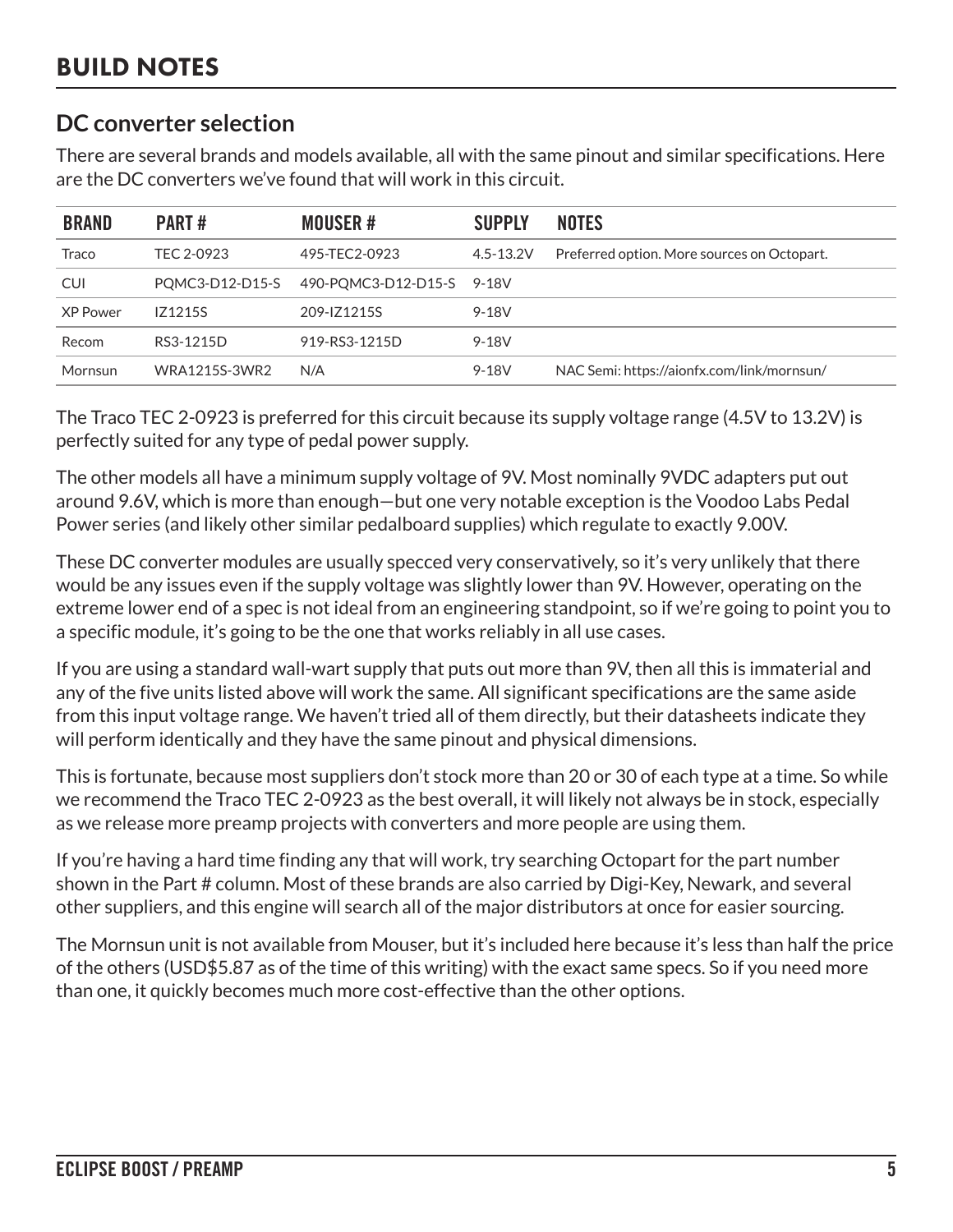### **DPDT switch selection**

The input and output attenuation switches are DPDT on-on-on toggles. For this type of switch, depending on the manufacturer, there are two different types of configurations for the center position, which are as follows:



The Eclipse requires the **Type 2** configuration, which is used by most major manufacturers such as Taiway. If you're considering a different brand, make sure to check the configuration of the center position. Many of the on-on-on switches sold by Tayda or Love My Switches are Type 1 and will not work.

### **C12 jumper**

The first run of Eclipse PCBs has a very minor error: the left leg of C12 (relative to the top of the PCB) should be connected to ground, but doesn't connect to anything. To fix this error, just run a jumper wire from the left pad of C12 to the left pad of C13, immediately above it, which is grounded.

It's easiest to do this on the underside of the PCB after the components have been soldered, in which case it would be the right leg instead of the left (the one closest to the edge).

If your PCB says "Eclipse v1.1" then this fix is not necessary.

This capacitor is not critical to the operation of the circuit and was just added for some additional power filtering for IC2, so if it's not corrected nothing bad will happen. But if it's there, you may as well ensure it's connected properly.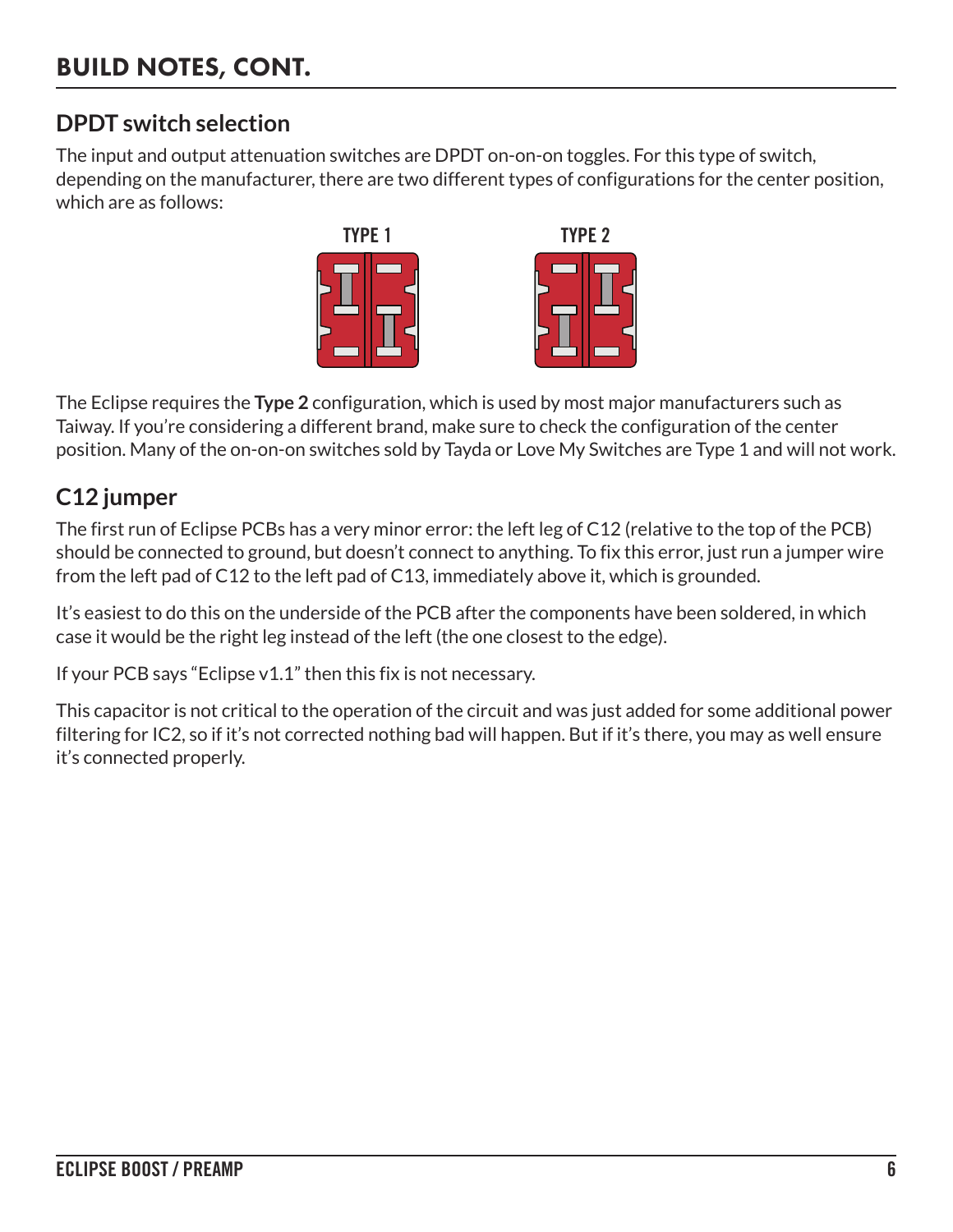

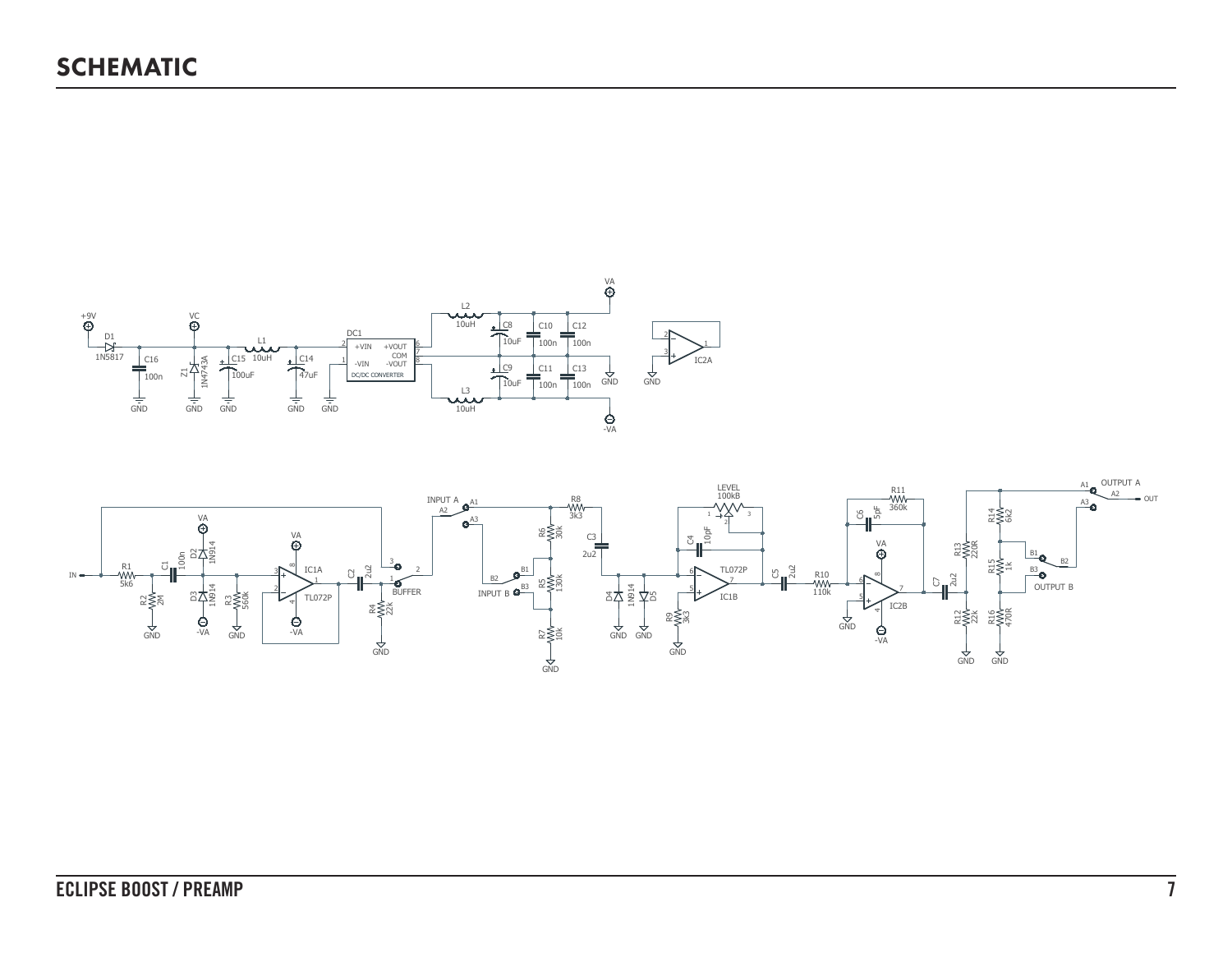# DRILL TEMPLATE

Cut out this drill template, fold the edges and tape it to the enclosure. Before drilling, it's recommended to first use a center punch for each of the holes to help guide the drill bit.

Ensure that this template is printed at 100% or "Actual Size". You can double-check this by measuring the scale on the printed page.

**Top jack layout** assumes the use of closed-frame jacks like the **Switchcraft 111X**. If you'd rather use open-frame jacks, please refer to the Open-Frame Jack Drill Template for the top side.

**LED hole drill size** assumes the use of a [5mm LED bezel,](https://aionfx.com/link/chrome-bezel-for-5mm-led/) available from several parts suppliers. Adjust size accordingly if using something different, such as a 3mm bezel, a plastic bezel, or just a plain LED.

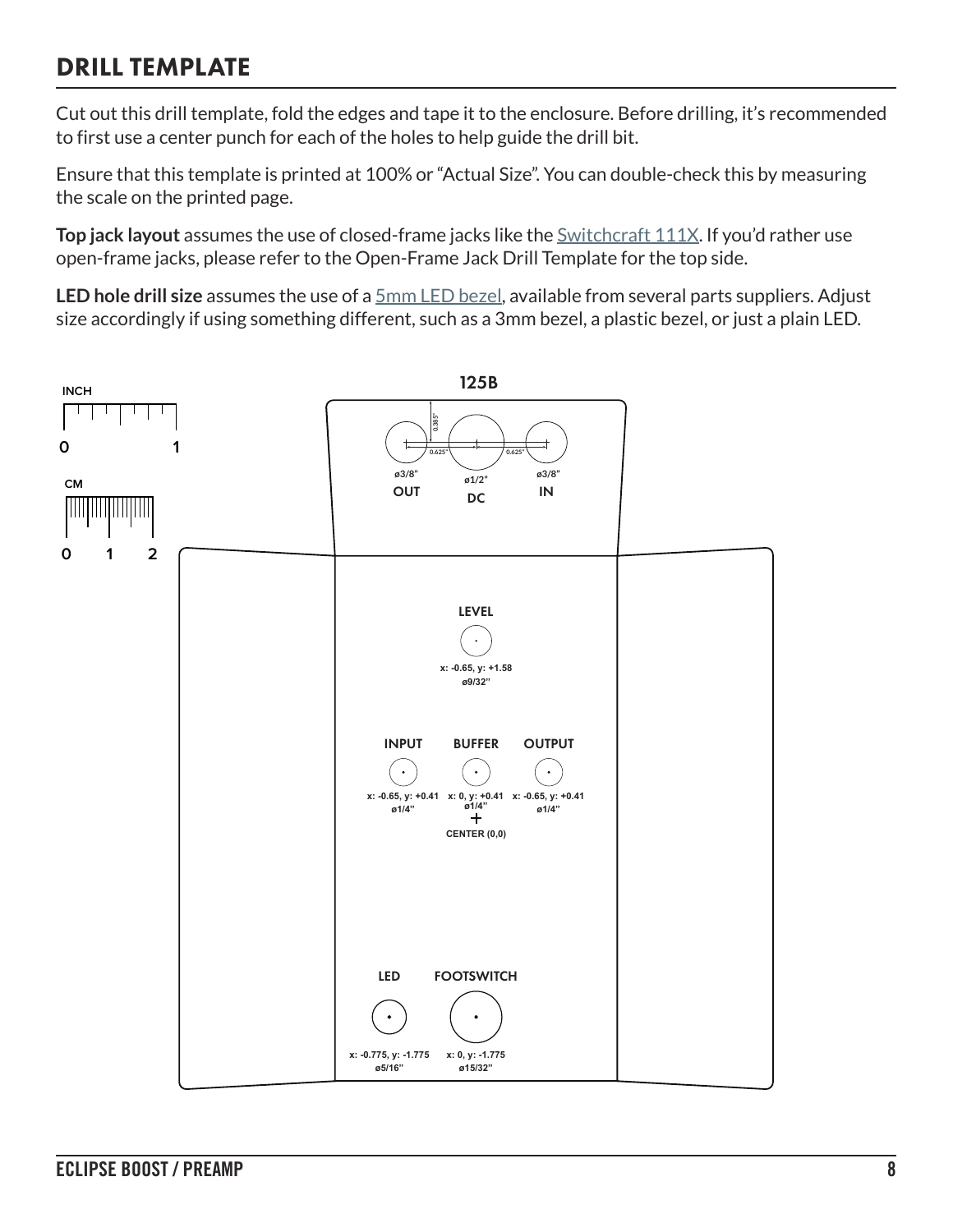# ENCLOSURE LAYOUT

Enclosure is shown without jacks. See next page for jack layout and wiring.

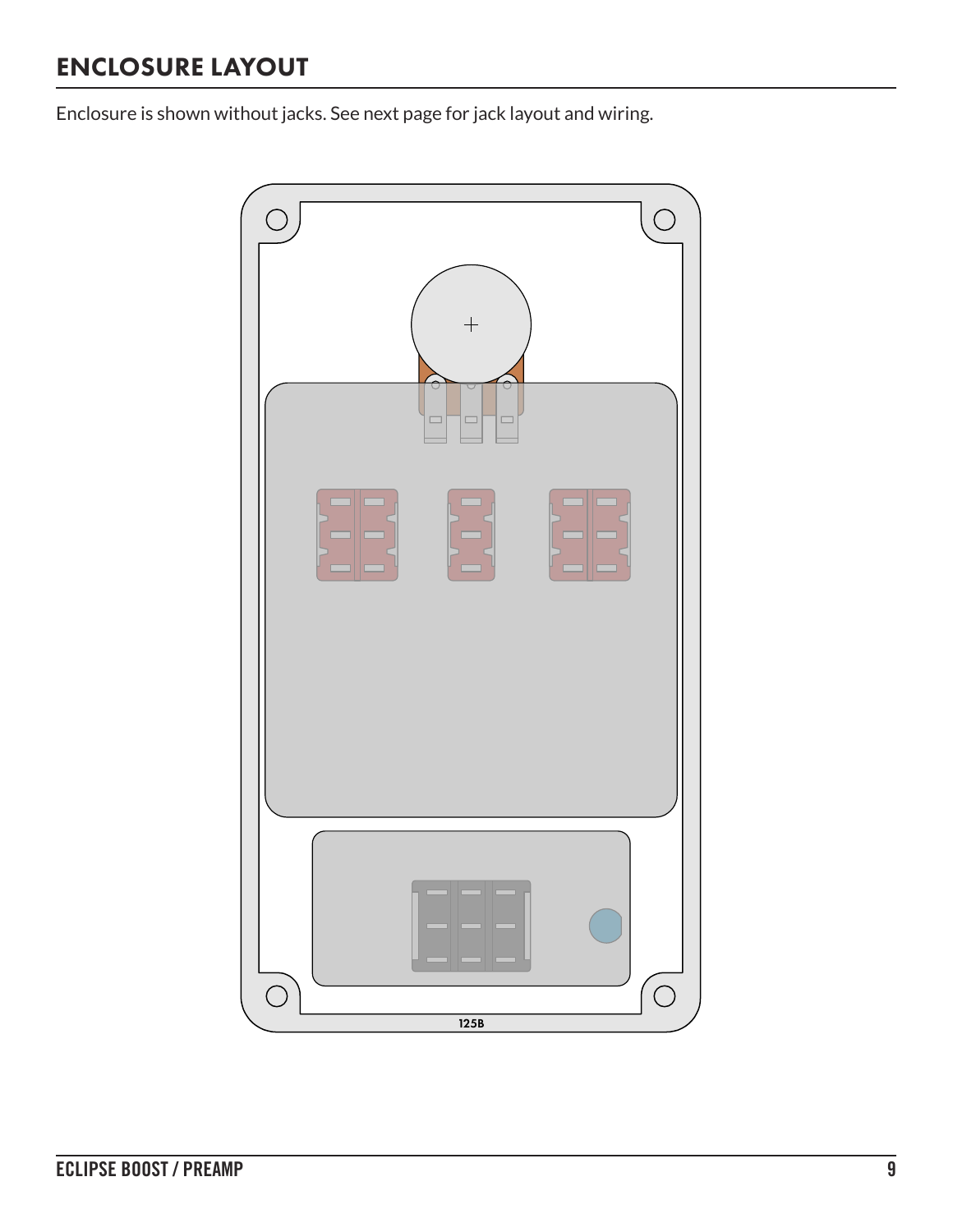